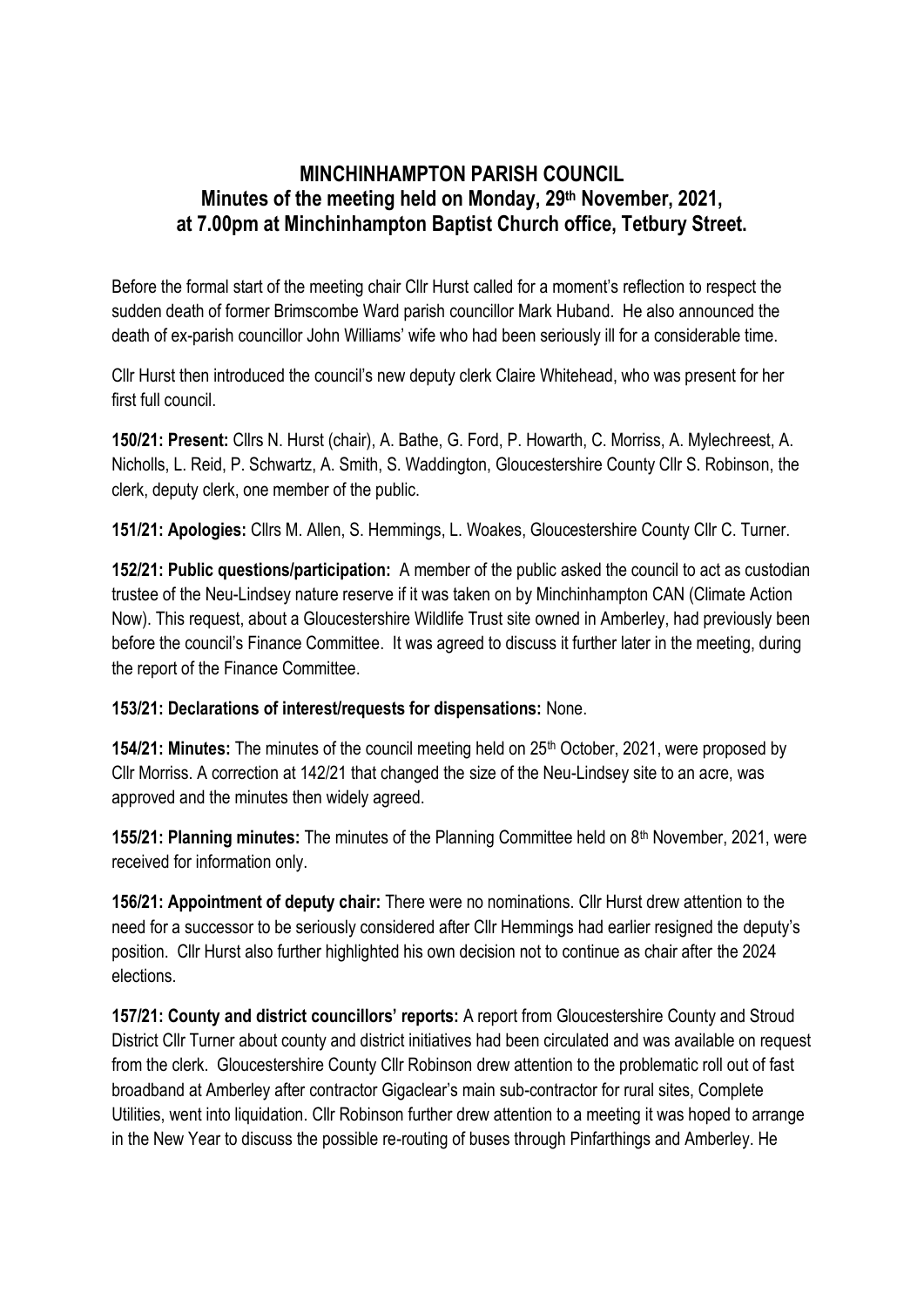further highlighted difficulties in attempting to introduce 20mph limits through Watledge and other smaller lanes.

Stroud District Cllr Hurst reported the redevelopment of Brimscombe Port, in neighbouring Brimscombe and Thrupp Parish, was out to partners. He had received representations from people in the port area who required more involvement in the scheme. Weed clearance had been undertaken in Windmill Road, Minchinhampton, and more was expected. A brief discussion ensued with Cllr Waddington about the SDC's true recycling and contamination rate(s).

**158/21: Finance Committee report:** The committee's 2022/23 budget proposals, including a standstill precept of £110,000 were presented, and are attached. Cllr Hurst was interested to investigate the use of ringfenced reserves for future projects after underspends during the current financial year. He further suggested a possible extra Finance Committee before the final budget was agreed at the council's January meeting. A "shopping list" would be compiled of matters required by MPC before it further considered the custodian trusteeship of the Neu-Lindsey site.

The committee had appointed new internal auditors IAC, and Cllr Hemmings was to reply to the Minchinhampton Parochial Church Council on behalf of the committee about the outstanding invoice for the Vestry Cottage rent.

The verger had been offered first refusal on the use of the Vestry Room at a cost of £2,000 per annum ongoing, and £1,000 pro rata for the first year as the space was still currently being used as storage by various entities.

A grant of £250 had been agreed towards the Eye Witness 2020 Covid 19 pandemic film.

The committee had agreed that the proposal for custodian trusteeship of the Neu-Lindsey site was premature since its understanding was that Minchinhampton CAN was not yet a legal entity and as such was currently unable to take the nature reserve on.

**159/21: Payments:** Cllr Mylechreest advised the council should in future pay the Information Commissioner by direct debit, as it was cheaper. Cllr Morriss then proposed and Cllr Ford seconded the approval of the below list of payments of the council:

| <b>Stroud Living Landscapes</b> | Play areas grass cuttings | £840.00   |
|---------------------------------|---------------------------|-----------|
| S. Hemmings                     | IT monitor and equip      | £202.27   |
| <b>SLCC</b>                     | Membership                | £186.00   |
| Glasdon UK Ltd                  | Snow equip                | £233.21   |
| Softlink Computer Systems Ltd   | Laptop and apps           | £706.80   |
| S. Hemmings                     | Zoom sub                  | £14.39    |
| <b>SLCC</b>                     | <b>ILCA</b> fee           | £144.00   |
| James Wilkinson                 | Drystone walling          | £1,080.00 |
| H. R. Wilson                    | Bookkeeping services      | £216.00   |
| J. Barber                       | Stationery                | £19.77    |
| A. Bullock                      | <b>Cleaning services</b>  | £51.00    |